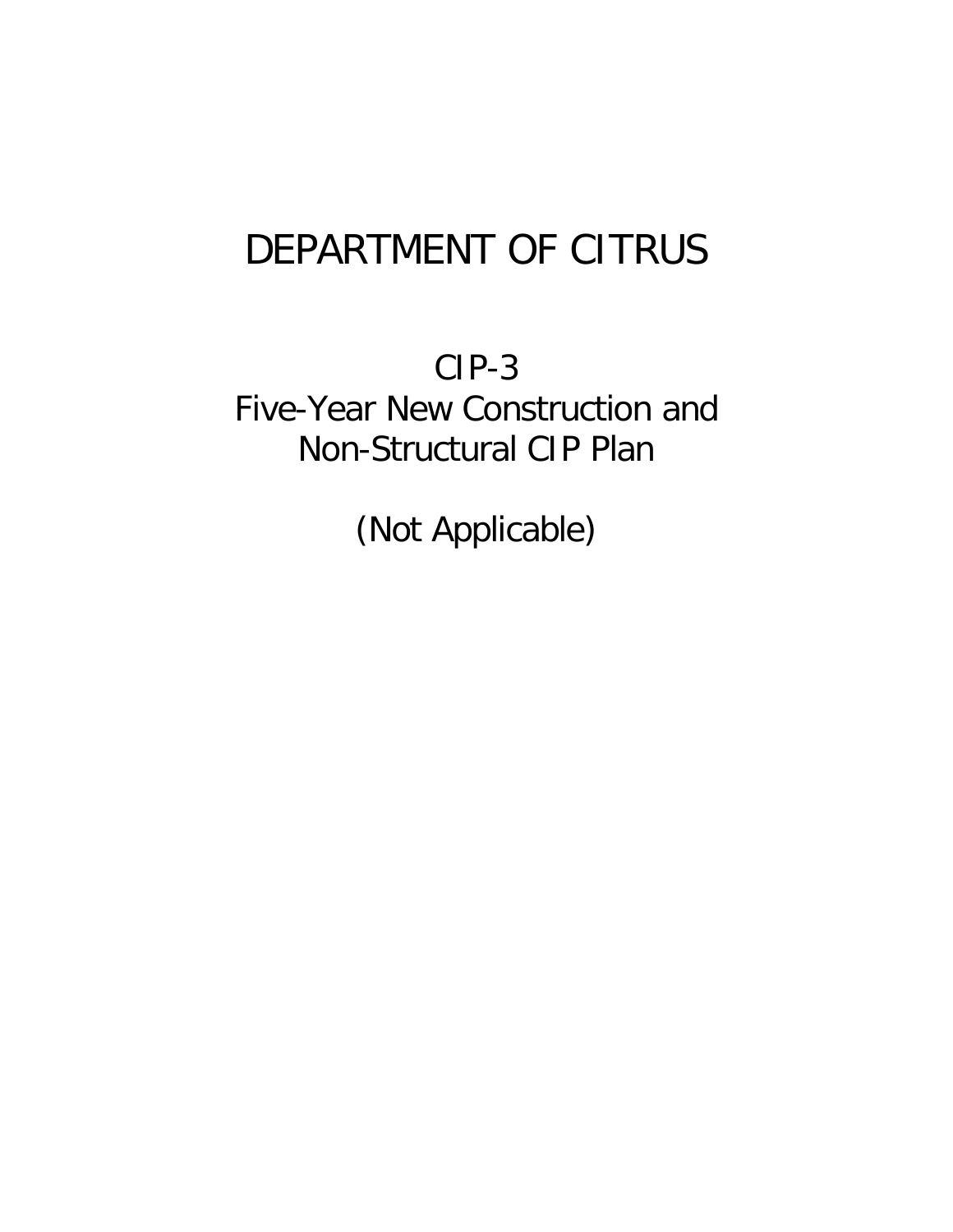## **CIP-3: Short-Term Project Explanation**

| Agency:                                                | <b>Citrus</b>                    |                                      |                                    | <b>Agency Priority:</b>            |                                                       |                          |                                    |
|--------------------------------------------------------|----------------------------------|--------------------------------------|------------------------------------|------------------------------------|-------------------------------------------------------|--------------------------|------------------------------------|
| <b>Budget Entity and</b><br><b>Budget Entity Code:</b> |                                  |                                      |                                    | <b>Project Category:</b>           |                                                       |                          |                                    |
| <b>Appropriation</b><br><b>Category Code:</b>          |                                  |                                      |                                    | <b>LRPP Narrative Page:</b>        |                                                       |                          |                                    |
| <b>PROJECT TITLE:</b>                                  | <b>Not Applicable</b>            |                                      |                                    |                                    |                                                       |                          |                                    |
| <b>Statutory Authority:</b>                            |                                  |                                      |                                    |                                    |                                                       |                          |                                    |
| To be Constructed by:                                  |                                  | <b>Contract?</b><br>(Y/N)            | YES NO                             | <b>Force Acct.?</b><br>(Y/N)       | YES NO                                                |                          |                                    |
| <b>Facility</b><br><b>Type</b>                         | <b>Service</b><br>Load           | <b>Planned</b><br><b>Used Factor</b> | <b>User Stations</b><br>Required   | <b>Existing</b><br><b>Stations</b> | <b>New User</b><br><b>Stations</b><br><b>Required</b> | <b>Space</b><br>Factor   | <b>Net Area</b><br><b>Required</b> |
|                                                        |                                  |                                      |                                    |                                    |                                                       |                          |                                    |
| <b>Geographic Location:</b>                            |                                  |                                      |                                    |                                    |                                                       |                          |                                    |
| <b>County:</b>                                         |                                  |                                      |                                    |                                    |                                                       |                          |                                    |
| <b>Facility</b><br><b>Type</b>                         | <b>Net Area</b><br>(square feet) | <b>Efficiency</b><br>Factor          | <b>Gross Area</b><br>(square feet) | <b>Unit Cost</b>                   | Construction<br>Cost                                  | Occupancy<br><b>Date</b> |                                    |
|                                                        |                                  |                                      |                                    |                                    |                                                       |                          |                                    |
| <b>Schedule of Project Components</b>                  |                                  | FY 2013-14                           | FY 2014-15                         | FY 2015-16                         | FY 2016-17                                            | FY 2017-18               |                                    |
| 1. Basic Construction Costs                            |                                  | \$                                   | \$                                 | \$                                 | \$                                                    | \$                       |                                    |
| a. Construction Cost                                   |                                  |                                      |                                    |                                    |                                                       |                          |                                    |
| b. Permits, Inspections,<br><b>Impact Fees</b>         |                                  |                                      |                                    |                                    |                                                       |                          |                                    |
| c. Communication requirements                          |                                  |                                      |                                    |                                    |                                                       |                          |                                    |
| (conduits, wiring, etc.)                               |                                  |                                      |                                    |                                    |                                                       |                          |                                    |
| d. Utilities outside building                          |                                  |                                      |                                    |                                    |                                                       |                          |                                    |
| e. Site Development                                    |                                  |                                      |                                    |                                    |                                                       |                          |                                    |
| (roads, paving, etc.)<br>f. Energy efficient           |                                  |                                      |                                    |                                    |                                                       |                          |                                    |
| equipment                                              |                                  |                                      |                                    |                                    |                                                       |                          |                                    |
| g. Art allowance                                       |                                  |                                      |                                    |                                    |                                                       |                          |                                    |
| (Section 255.043, Florida Statutes)                    |                                  |                                      |                                    |                                    |                                                       |                          |                                    |
| h. Other                                               |                                  |                                      |                                    |                                    |                                                       |                          |                                    |
| Subtotal:                                              |                                  | $\mathbb{S}$                         | \$                                 | $\$$                               | \$                                                    | \$                       |                                    |

*Office of Policy and Budget - July 2011*